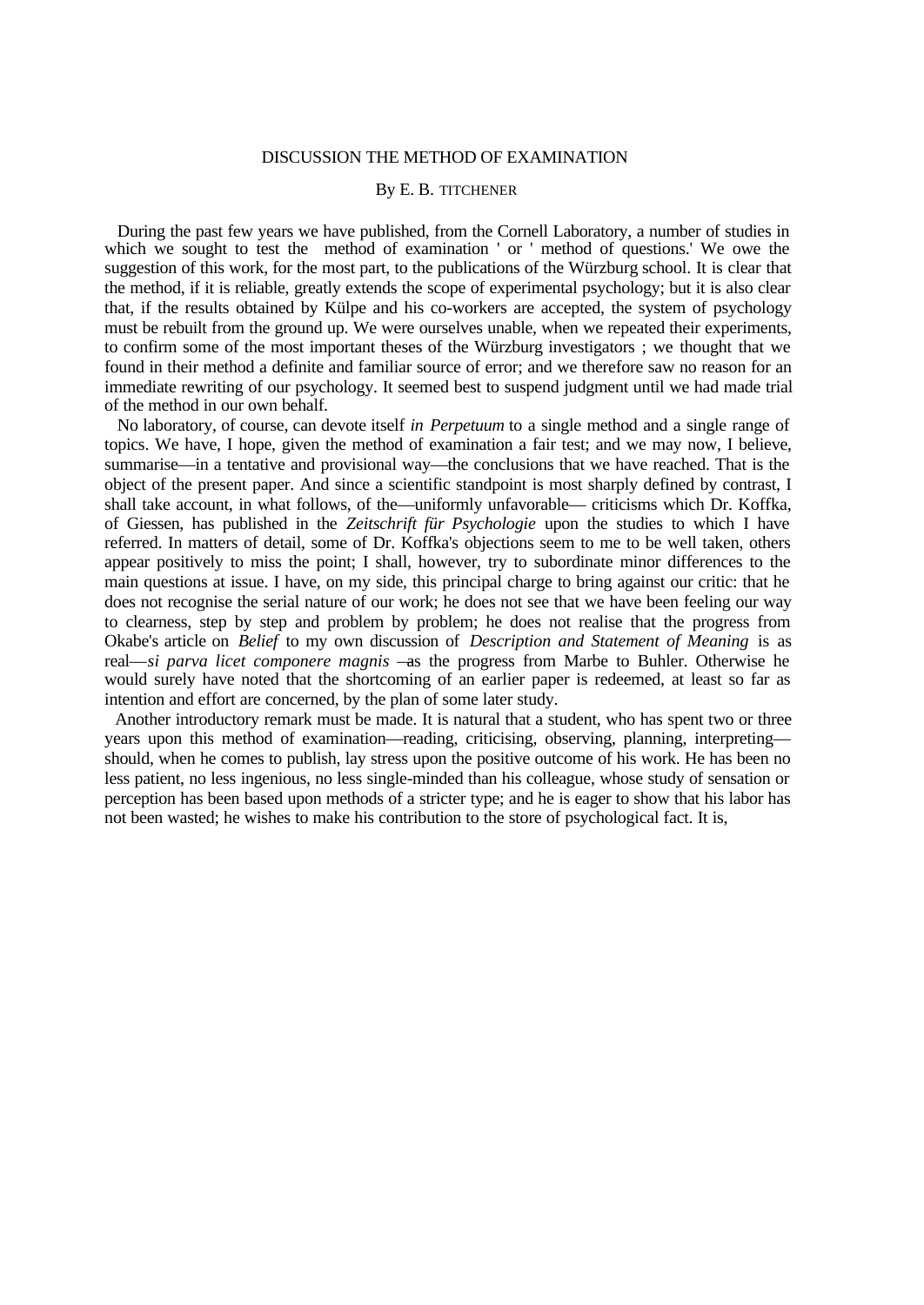nevertheless, not quite fair to take him at his word, and to judge his results as they are offered. The reader with a wider perspective will understand that the general method is itself on trial, and that while the statements of the author's *Summary* are a proper subject of criticism, yet the critic fails of insight if he forgets their genesis, their attainment by a practically unaided observation. We shall never discover, by the naked eye, the details that lie plain in the field of the microscope; but where the microscope cannot be employed, a gross description may have real scientific value. We shall go astray if we bring the eye into comparison or rivalry with the microscope; but the critic is also at fault when he confuses the two orders of observation, when he judges them both by the same standard; for results, after all, are a function of method.

*Okabe on Belief.1—*In his study of belief, Okabe had six observers, four trained and two relatively untrained.2 His method was to lay before these observers, in visual or auditory form, sentences or mathematical expressions which were calculated to arouse belief or disbelief; or, later in the work, to present sentences or mathematical expressions in pairs, the one member of which should arouse belief, the other disbelief.3 The observers were to attend and to understand; if then belief or disbelief appeared, they were to close their eyes and to dictate a report of their experience. No time-limits were set, and no time-records were taken.4

The main results of the study were three. The first was that the experience of belief may be either explicit or implicit; that is to say, belief may appear as a complex course of specific contentprocesses, or may be bound up with, incorporated in, a particular consciousness, with no conscious representation beyond the mode of occurrence of this consciousness itself. The distinction thus drawn is no new psychological discovery; the reports of Okabe's observers confirm and extend observations of Ach, Messer and Störring;5 but the independent confirmation, and the extension to the untrodden field of belief, are surely worth while. The second result was that belief and disbelief are consciousnesses of the same kind. This again, is not a new discovery." The true opposites of belief, psy-

## *1* This JOURNAL, XXi,, 1910, 563-596.

2 Koffka remarks that the reports of the untrained observers, which-" differed in important points from those of the others, were dismissed as *Kundgabe" (Zeits.,* lxiii., 1912, 398). The facts in the case will be found in Okabe's paper, 575 f.

3 Okabe speaks here of " a method [not *the* method] of paired comparisons" (580). I do not know why he should not; but Koffka objects to the name *(Zeits.,* 397)- Okabe gives *(loc. cit.) the* reasons for his change of method.

4 Koffka thinks that the duration of the single test, and the number of tests made at a sitting, should both have been recorded *(Zeits.,* 397). The criticism is just. We supposed, at the time, that we might obtain more complete descriptions if the observer knew that he was *not* to be timed (cf.. Wundt's criticism of 1907, *Kleine Schriften,* ii., 1911, 277, 281, 293); but later experience showed that observers very soon grow accustomed to the stop-watch. The sittings were always of an hour's length, and our papers show the number of tests made in every hour; we did not find that this number was significant; but the fact should have been stated. *5 0p. cit.,* 592 f.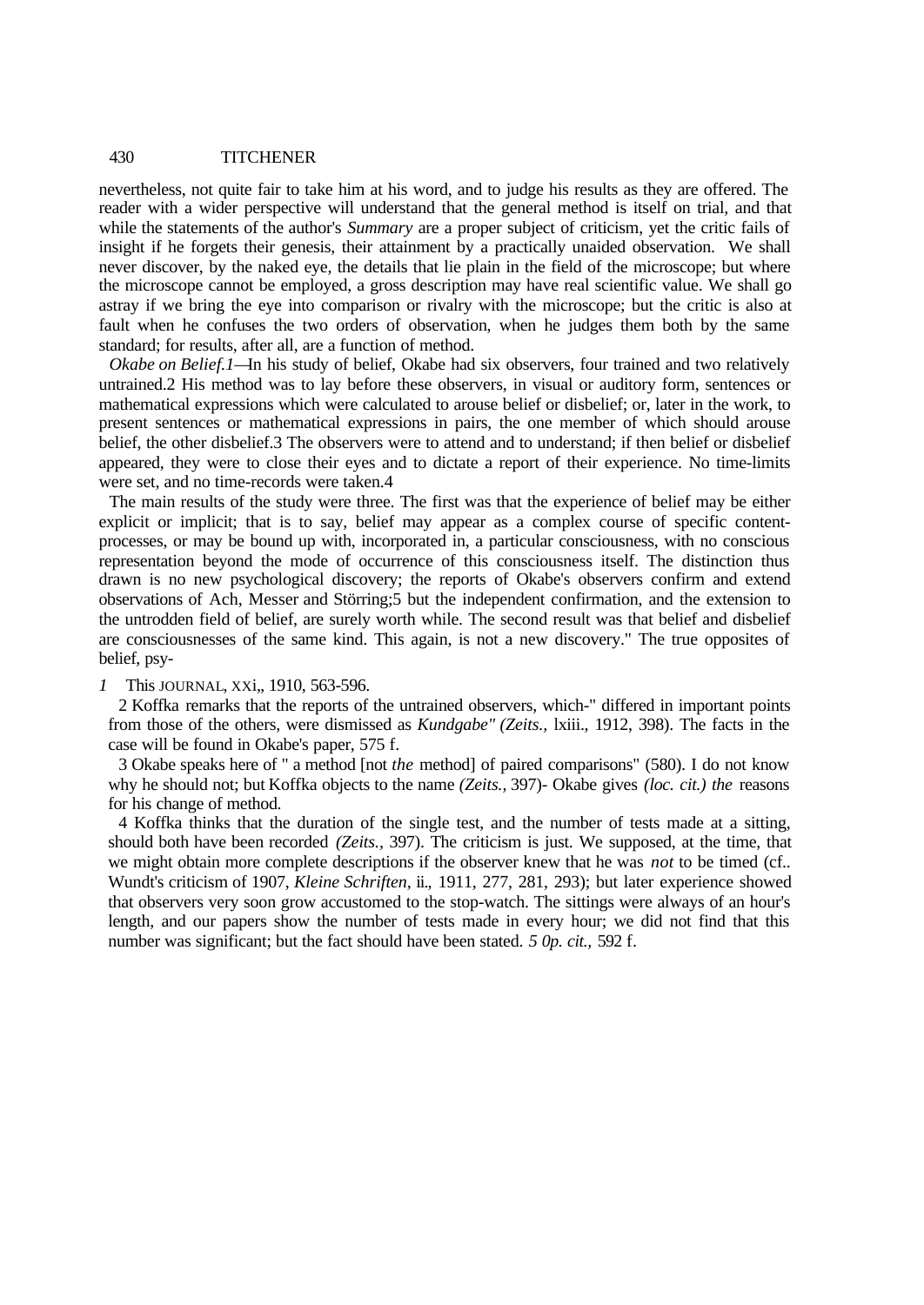chologically considered," says James, " are doubt and inquiry, not disbelief;" and Bain had said the same thing before him.6 Okabe thus confirms, by the evidence of his observers, an opinion already expressed as a personal conviction by psychologists of note. The third result—which is, in fact, a set of results—consisted in a rough analysis and differentiation of the experience of belief as it varies with type, affective disposition, and so forth. Here is new material; and its value is the value that attaches to a first, direct, observational report of a fairly complex situation.

Koffka, however, has two sweeping objections. In the first place, Okabe's trained observers show theoretical bias, and his own conclusions rest upon an arbitrary selection of reports.7 I can hardly be expected to meet this criticism otherwise than by referring the reader to the article itself. In the second place, we have not attempted a real analysis: we do not say whether all our observers attached the same meaning to ' belief ' and ' disbelief;' we do not say what visual quality *(Sehaualitat)* is involved when an observer ' sees ' agreement or disagreement; and we do not undertake a special study of the *Aufgabe8.*

As regards the *Aufgabe—*1 take up Koffka's points in reverse order—I grant that we leaned somewhat heavily on the work of our predecessors in Germany; we sought, later, to correct this mistake. As regards the ' seeing ' of agreement, I can only suppose that our critic has, in some extraordinary fashion, misread Okabe's statements. In his first analytical summary of the reports obtained from one of his observers, Okabe speaks of " a ' perception ' of agreement or disagreement, of harmony or disharmony, which was difficult to analyse, but seemed in every case to be preponderantly visual." So far is he from reference to a ' visual quality ' of agreement that he hesitates to use even so loose a term as ' perception.' Later on, when the reports grow fuller, he allows himself to speak outright of the perception of agreement; and finally, when he summarises the whole body of results for purposes of confrontation, he says: "the core of belief-disbelief is to be sought in the arrangement and behavior of visual images.'9 Is it necessary to point out that arrangement and behavior are spatial and temporal affairs, independent of sensible quality? or that there is a progressive analysis as this observer gains in practice?

There remains the objection: " nirgends ist die Frage aufgeworfen, ob alle Vpn. dasselbe unter belief und disbelief verstanden." The critic is mistaken: there is a passage in which that question is explicitly raised.10 I do not rest, however, in this formal reply. We find, in the reports, cases of a passive acceptance which follows upon understanding; we find typical consciousnesses which we and the observers call belief and disbelief; and we find consciousnesses of certainty, of positive conviction. We find that there are various shades or *nuances* of belief, which the observers seek to express by adjectives. All these things are set down, in such detail as the method permits. And our object was, of course, to learn what sorts of consciousness are covered by the term belief, as this term

6 Ibid., 564 f. 7 Zeits., 397 f. 8 Ibid, 398 f. 9 Op. cit., 570, 577, 583, 589, 592-10 Ibid., 576.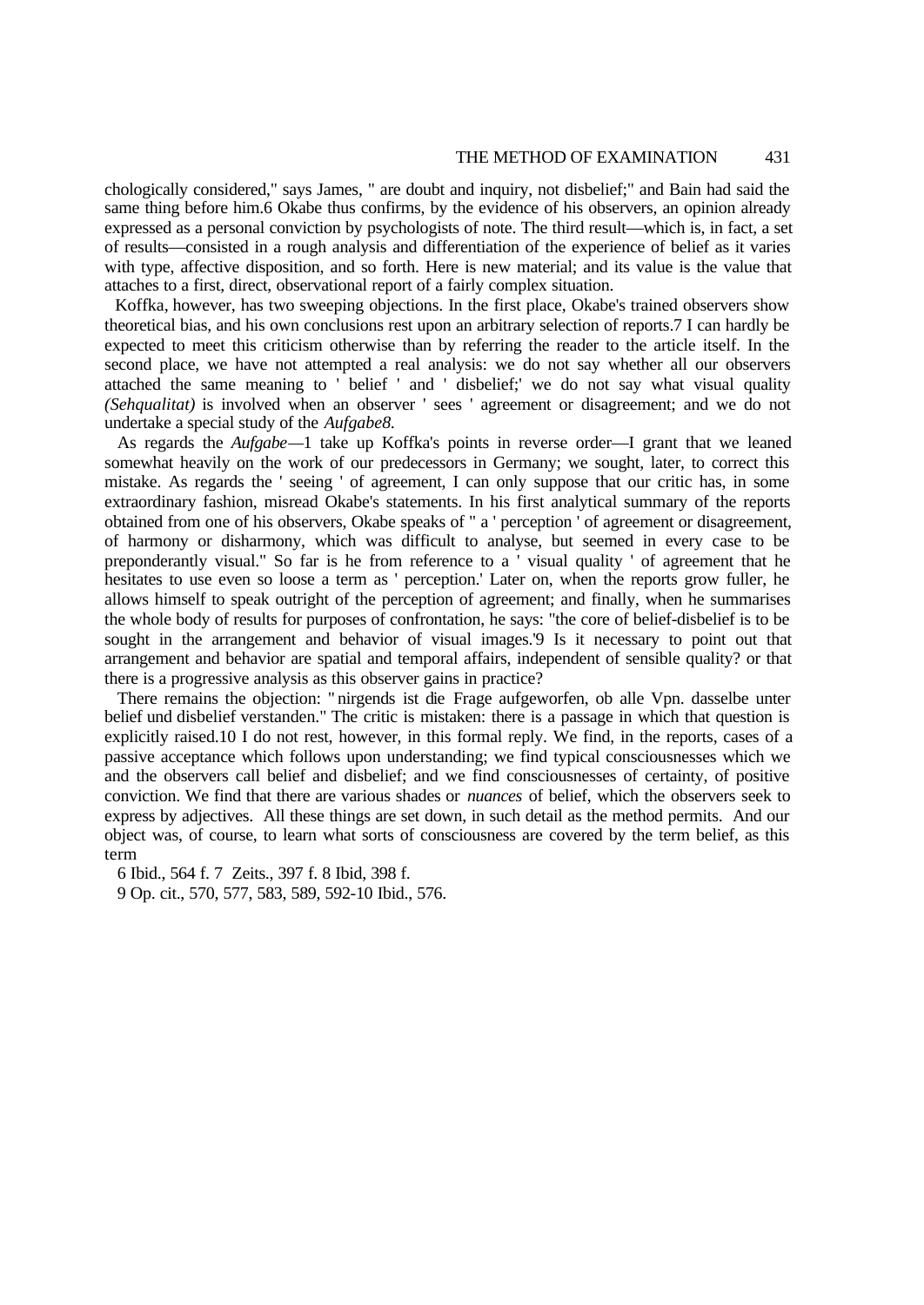is ordinarily employed,—not to erect a norm of belief, to which the observers should be brought to conform.

 Clarke on Conscious Attitudes.11 —Clarke's aim is to bring the conscious attitudes—" certain large and comprehensive experiences, not evidently imaginal in character "—to the test of introspective observation, and thus to discover whether or not they are analysable. Her early tests yield a number of 'incidental analyses, of which she writes: " Many of these incidental analyses are, evidently, imperfect Even at the best, the observers might report in large and sweeping phrases, such as ' bodily attitude ' or ' organic sensation.' There is, however, no doubt that the reports were intended at the time to represent the attitudes themselves, and not merely incidental or concomitant occurrences." And she supports this position by the direct acknowledgments of her observers.

" It is obvious," says Koffka, " that analysis meant, for the author and her observers, nothing else than the exhibition of the sensory contents present at any given moment. . . . These sensory contents may be irrelevant to the thought, or may be the necessary condition of the arousal of a thought, or may finally be the thought itself Why this third possibility should alone be recognised, neither the author nor her observers explain "12 The reply is that this possibility was not alone recognised It was precisely because there were other possibilities that the observers were instructed, at the outset, to give complete introspections, and were confronted, later on. " with an outline of their reports upon various attitudes, and were asked to say whether, so far as they could remember, the analyses were, as analyses, correct The regular answer was that they were correct, and in several cases the observer added, of his own accord, that he could reproduce the attitude, at the moment, and that it corresponded with the analysis given " The sensory contents were. then, certainly not irrelevant; nor were they so far as the observers could tell, the condition of some further and specific conscious contents; they were the given conscious factors of the attitudes themselves.

But, the critic goes on, " it is sheer enigma that an observer can say, by direct observation, that ' approval ' is ' pleasantness with some general kinacsthesis ' Pleasantness and general kinaesthesis are first of all just that,—pleasantness and general kinaesthesis "13 To be sure they are, when you treat them in separate chapters of a text-book But the objection, taken literally, denies the possibility of psychological analysis in any field. What we have in the present case is simply this: that under the instructions given, and under the conditions of the experiment, the ' attitude of approval ' factorises into pleasantness and some general kinaesthesis. Nobody asserts that the analysis is adequate; Clarke herself, as we have seen, regards her incidental analyses as incomplete; the point is that the attitude, in the particular circumstances, does not wholly resist analysis, but factorises in the manner stated Clarke then proceeds to more detailed analyses, which the reviewer dismisses as worthless.

But, once more, Clarke speaks of imagery as "carrying thought. Yet in that case thought would be, after all, a specific conscious

11 This journal, xxii, 1911, 214-249. 12 Zeits, lxiii, 1912, 219 13 Ibid. 219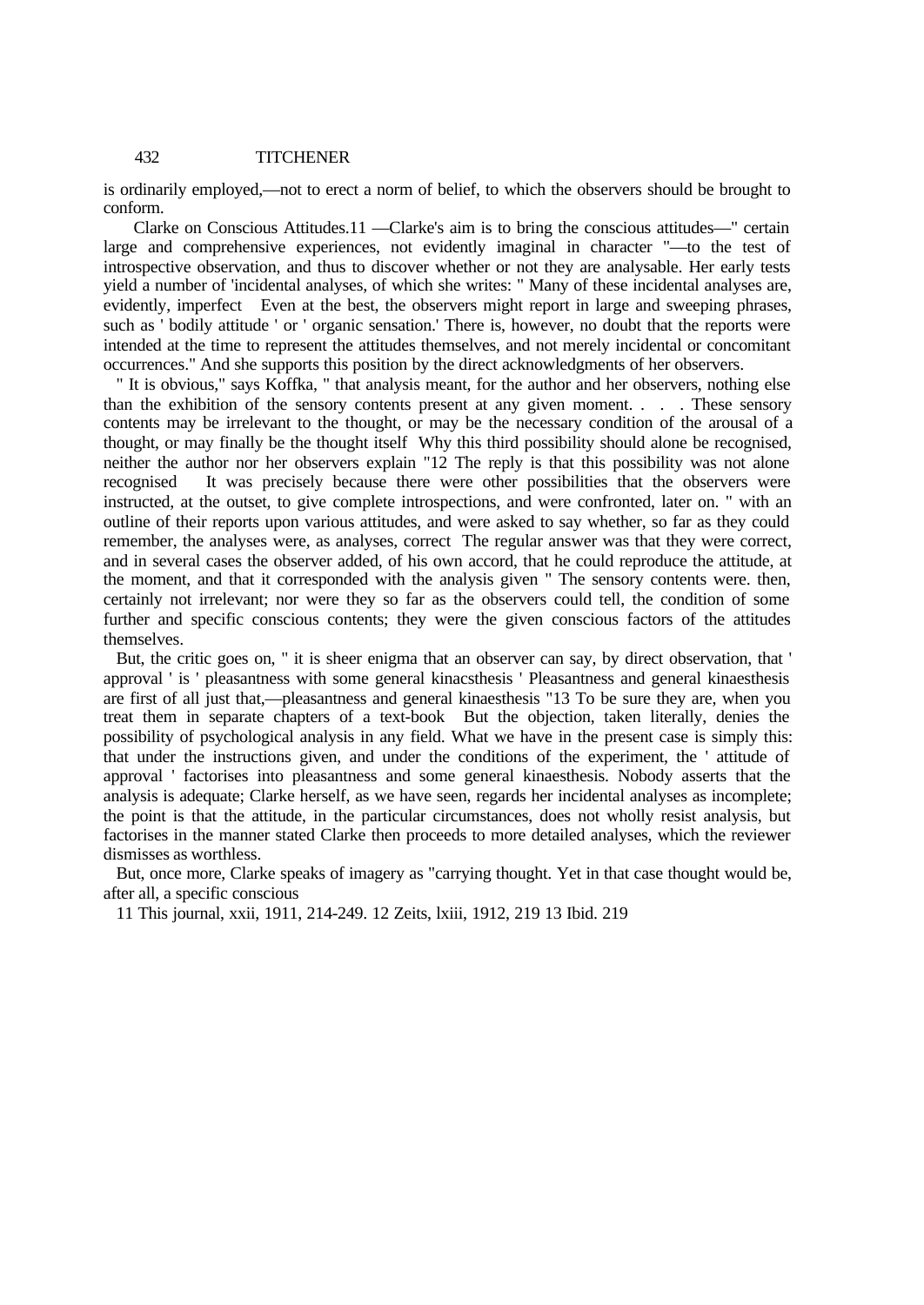contents; and this, again, is directly denied."14 Can the criticism be seriously intended? It would mean that every psychological term must find representation as a *besonderer Bewusstseinsinhalt. it* would mean that when, for instance, we have analysed an ' emotion,' we shall have to add to our analytical results a specific conscious contents ' emotion.' And more than that: it would mean that every general term in logic or ethics or aesthetics must have its special conscious representative: whatever psychological analysis may discover in the judging, approving, appreciating consciousness, there must always be a specific contents of judgment, of approbation, of appreciation! For it is clear from the context that the thought which Clarke's imagery ' carries ' is understood by her to be logical thought.

I can only suppose that the reading of Clarke's paper made upon the reviewer a generally unfavorable impression, and that, when he came to write his review, he was more concerned to express dissatisfaction than to work out psychological principles. At all events, I cannot see that a system of psychology would be possible, if these principles are to stand. I hear the notes *c-e-g* struck on the piano. I may recognise the chord, as the common chord in the key of c-major. I may also analyse it into tones and noise; I find, perhaps, a form of combination, an elementary aesthetic feeling, an organic reverberation. Is it " sheer enigma " that a practised observer can resolve ' the common chord in the key of c-major ' into these components? and will Koffka deny the possibility of psychological analysis at large ? Or again: I say that my discrimination, in certain terms of a psychophysical series, was based upon absolute impression. Would discrimination, in such a case, " be, after all, a specific conscious contents," although "this is directly denied?" Koffka must, apparently, reply in the affirmative. I submit, once more, that the psychological principles which underly his criticism are at least unfamiliar, and that a mere appeal to them as axiomatic does not justify his adverse judgment of Clarke's work.

The remainder of Clarke's article, which is dismissed as beneath consideration, is taken up with a demonstration of graduated steps from clear imagery to ' imageless thought,' and with detailed analyses. explicit and genetic, of particular conscious attitudes. Clarke, I may add, discusses the *Aufgabe;* registers the times of reaction; and often mentions the place of a report in a sitting or series.15

*Titchener on the Psychological Self 16—I* should not have been surprised if our critic had ignored my note on the *Consciousness of Self.* As it is, however, I must defend myself against a hailstorm of critical condemnation. I had found, in a current text-book, the statement that ' I am always, inattentively or attentively, conscious of myself, whatever the other objects of my consciousness.' This statement was at variance with my own experience, and I wished to put it to a preliminary test. Koffka objects, first, that the concept of self, " which springs from a whole number of sources, but assuredly not

# *14 Loc. cit.*

15 Okabe published in October 1910, Clarke in April 1911. Koffka's reviews were apparently sent to the editor at the same time: that of Clarke came out in November, that of Okabe in December 1912. May I not justly express surprise at Koffka's failure to point out that some of the glaring defects of Okabe's method had been corrected by Clarke? 16 This JOURNAL, xxii., 1911, 540-552.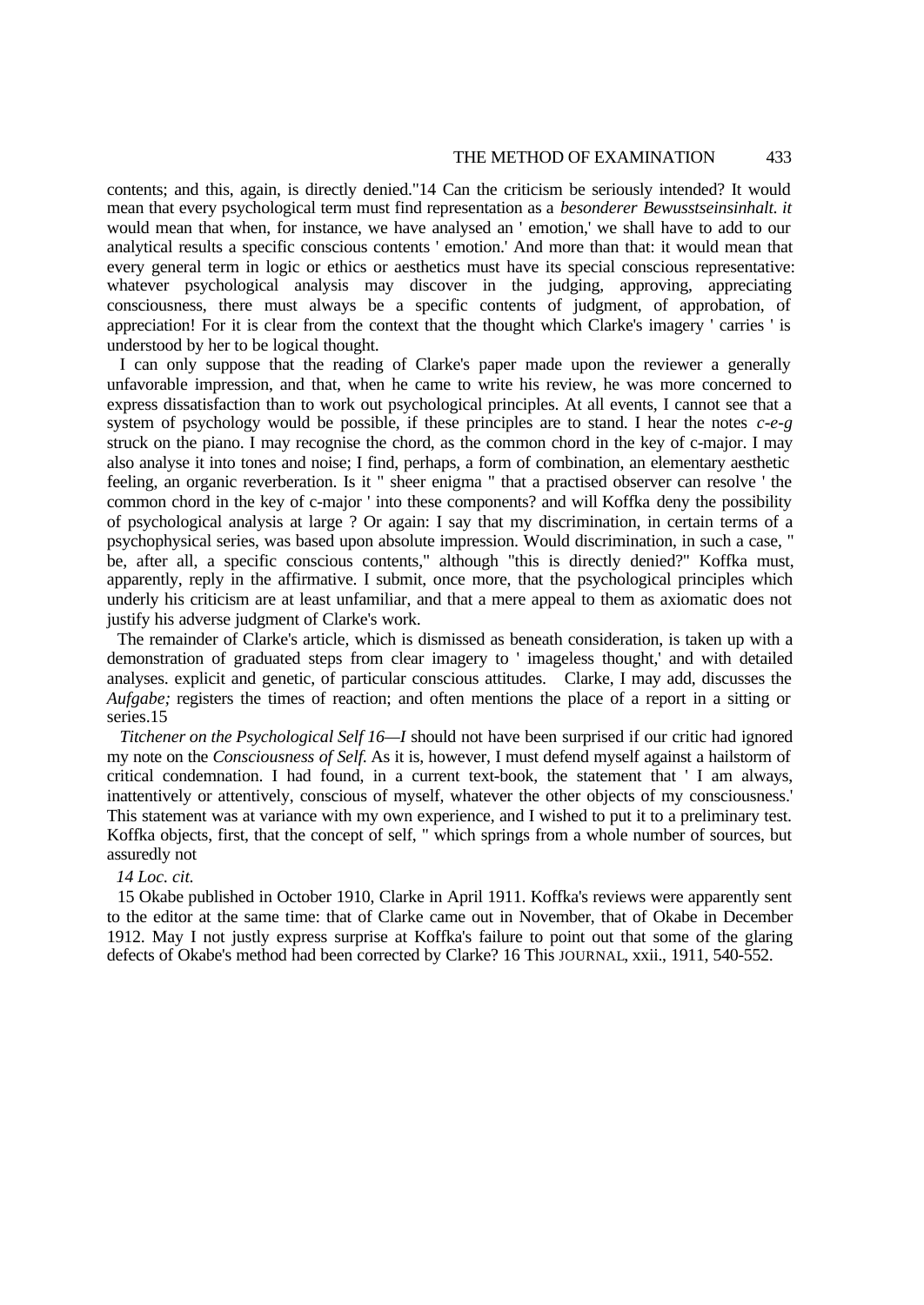from those of a scientific psychology, is employed simply as a psychological concept."17 That is true. It was the psychological self that I was concerned with, the self that is discussed in the psychologies as part of the subject-matter of psychology; all other selves were indifferent to me. If I have erred, a great many others arc also at fault. Should not the blame be shared? and should we not be told why a psychologist may not investigate the conscious representation of a concept whatever its origin? Koffka, to be sure. adds that " wir die wichtigsten Aufschlüsse wohl von der Pathologie zu erwarten haben." Let that be granted: and I, at any rate, have nowhere denied it: still, is it, in the present connection, anything but a paralogism? For the generalisation that I was combating is certainly not derived from pathological sources.

" It is simply assumed," the critic proceeds, " that everybody understands by the word selfconsciousness not only a perfectly definite experience, but also an experience that is somehow the same *(irgendwie gleichartig)."* The objection, if it can be urged with any show of reason at all, affects the statement that I was examining rather than my own procedure. For my second question called for a description of the self-consciousness, which should be made " as definite as possible. Is the consciousness of self explicit *(e.g.,* visual image, organic sensations)," I asked, "or implicit (intrinsic to the nature of consciousness, inherent in the course of consciousness) ? Can you bring out the character of the self-consciousness by comparing or contrasting it with other phases of a total consciousness?" Neither in the formulation of this question nor in my treatment of the reports did I make the assumption attributed to *me.18*

"As we have to do in the present instance with an experience of extremely complicated structure," the reviewer continues, " this [uniformity] is not self-evident, but on the contrary is highly improbable." I can, again, only wonder at my critic's psychological principles. Genetically, the concept of the self may be of an extreme complexity; but is there any reason *a priori* why, in the consciousness of the educated adult to-day, it should show an " extremely complicated structure?"

I here remain two objections of a more practical kind. "There are," observes our critic. " far simpler experiences in face of which the author's method meets with flat failure." I myself refer to cases in which a somewhat similar method proved unreliable. and mention the additional safeguards upon which I rely.19 Korfka. however, is speaking of sources of error other than those that I had discovered. He must, therefore, have in mind cases in which my method was exactly—and fruitlessly—anticipated. I do not know of them; and he. unfortunately, does not give references. He objects, finally, that the method " introduces into the laboratory the old psychology of reflection."20 I should say that the method furnishes a rough way of discovering whether the old psychology of reflection is already

*17 Zeits.,* lxiii., 1912, 212. *18 Op. cit.,* 545 f*.* 550 f.

#### 19 *Ibid.*, 540.

20 It is characteristic of the criticism evoked by this method of questions that the charge which Koffka here brings against me, in particular, is precisely the charge brought by Wundt against the Würzburg school in general: see *Physiol. Psycho!.,* iii., 1911, ggi ff. esp. 553 f*. I*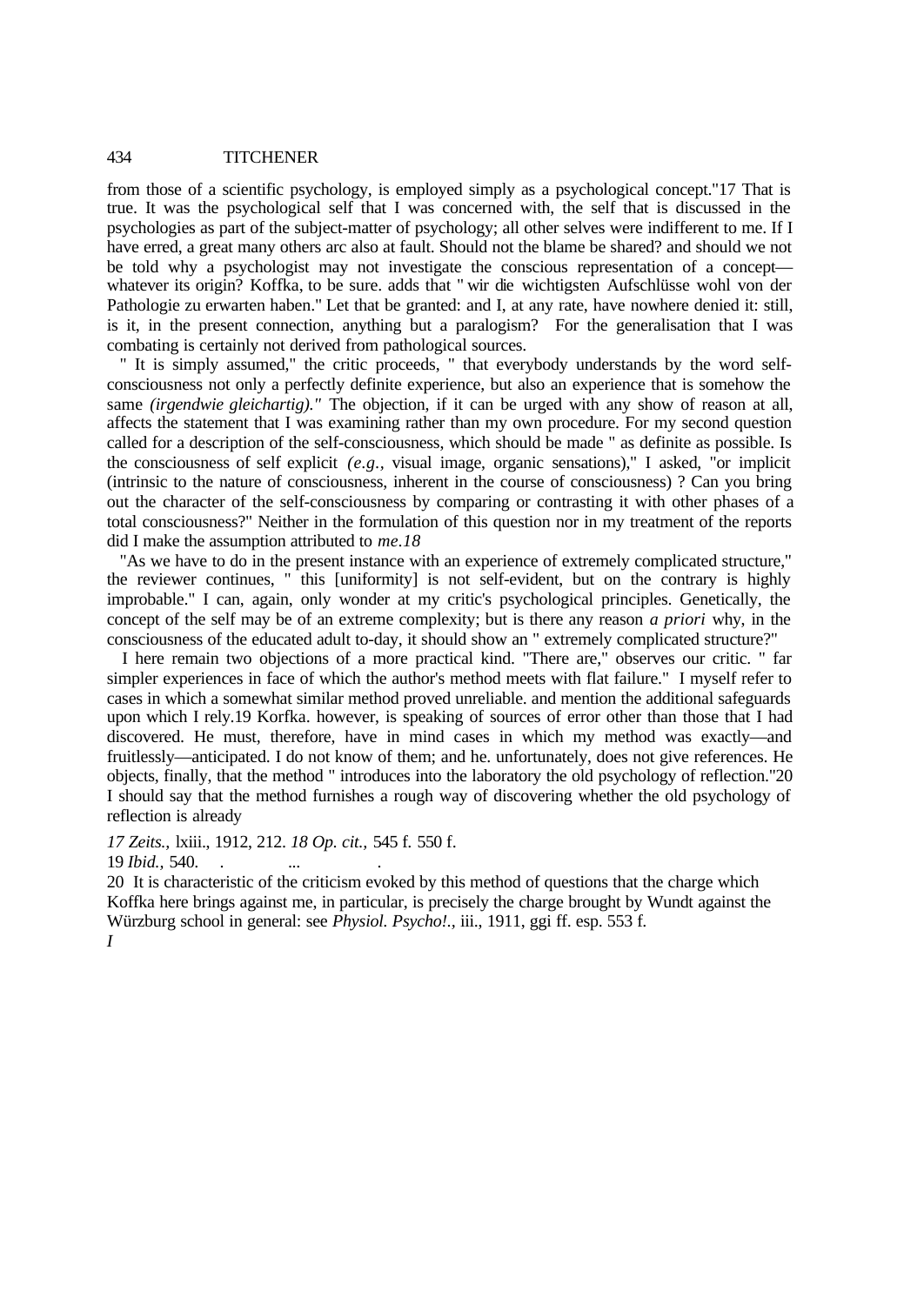entrenched in the laboratory, I do not see how a request for direct observation, with a judgment of presence or absence, could of itself introduce that psychology I return to this point later 21.

*Jacobson on Meaning and Understanding 22 —*1 he novel feature of Jacobson's work on the perception of letters and the understanding of words and sentences is the attempted separation of ' description ' from statement of meaning' I he observers were required 'to put direct description of conscious processes outside of parentheses and statements concerning meanings, objects, stimuli and physiological occurrences inside ' 23 Jacobson now, is taken to task, first of all, because he further instructed his observers to report their experiences in strict temporal order ' It has not occurred to the author that he could do better by setting various temporal limits, objectively, to the process under examination "24 This is a little haish, when even Okabe had had recourse to fractionation'25 But, indeed, the critic has not read with sufficient care Fractionation may give you the objective temporal order of occurence, but it teils you nothing of the observer's temporal attitude during an extended report And Jacobson was interested in the method, he wished to find out whether the time-relations noted in the extended reports of previous investi-gators were reliable 26 A second point against him—that the nature of his ' statements of meaning ' is not clear 27 —must be acknowledged as fair criticism It should be said, however, if we are to continue fairly, that Jacobson was aware of this defect, and himself calls the reader's attention to it, and also that he expressly raises the question of the difference between associates which carry meaning and associates which do not 28 Koffka diaries thirdly that the method of reinstatement or repetition betrays ignorance of the rules for the use of introspection"29 As if these V*orschriften* could be written down with mathematical accuracy, and as if a rule did not vary with variation of the conditions of observation I Jacobson refers to Wundt's article of 1907, and was familiar with the discussion of 1888 30 He wished to learn whether if the original conditions of the observation arc restored 31 the method of reinstatement is still

21 P 440 below

22 This journal xxii, 1911, 553-577 23 Ibid 555 24 Zeits lxiii , 1912,380

25 0p. cit, 567

26 Op cit, 553 f Jacobson found also that the temporal instruction "was of material aid in the correlation of 'process' and 'meaning

27 Zeits, 381

28 0p. cit 556 f 566 ff A more sympathetic critic who had observed the serial nature of our work (p 429 above) would perhaps have anticipated a further study, dealing with this outstanding question 29 Loc cit

30 0p. cit 556, W Wundt Selbstheobachtung und innere Wahrnehm una. Phil Stud , iv , 1888, esp 298 f

31 Ibid 555 Koffka's further criticisms—as tint Jacobson should have consulted the reports of tachistoscopic experiments—seem still to show that he misses the writer's interest in the general method I am inclined to agree that Jacobson's modifications of the method of questions, ingenious as they are, do not materially advance it but I think that they were worth trying and at any rate there could be no question of a recourse to the tachistoscope. Again however,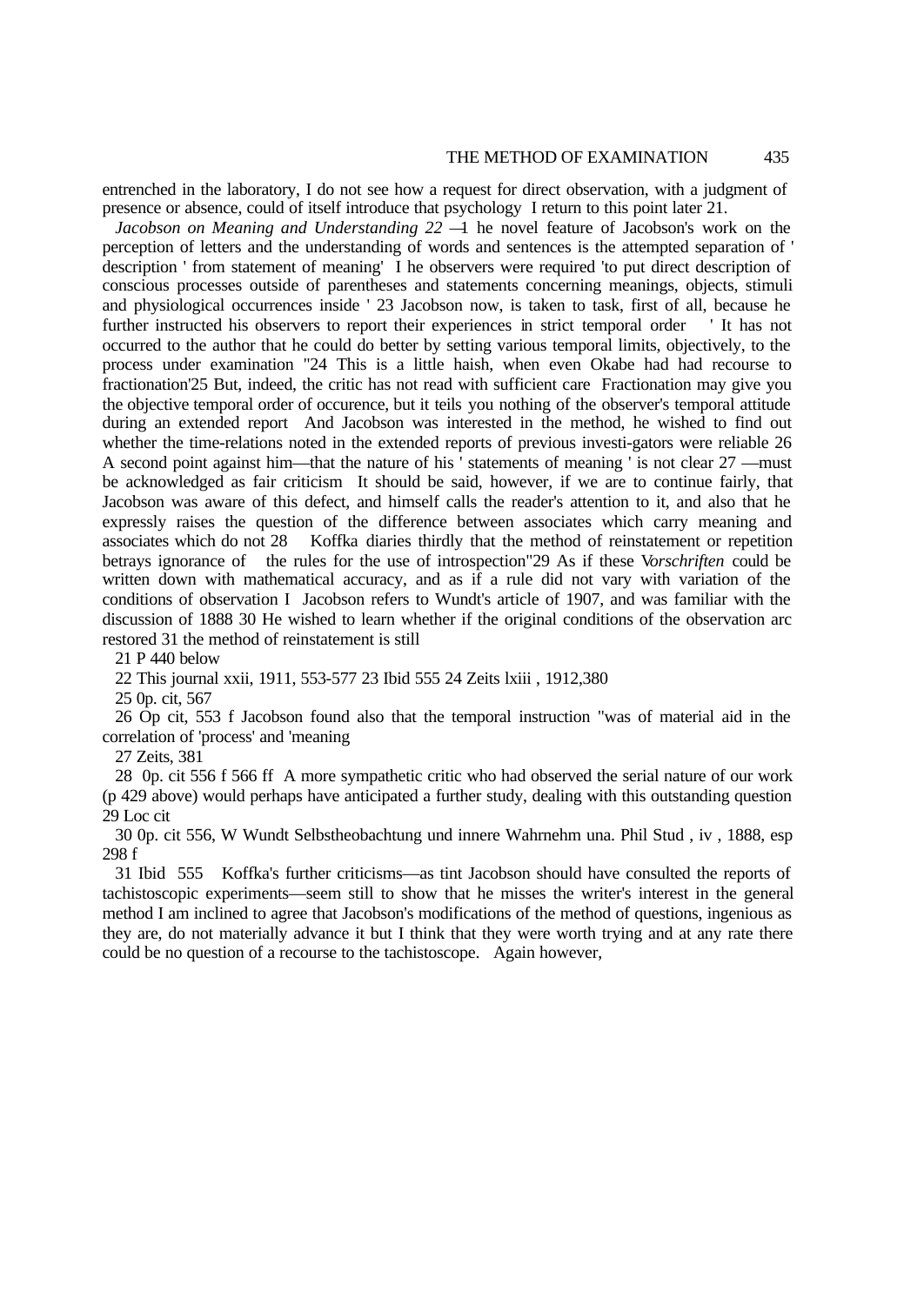worthless. He found that his observers did not hesitate to report failures; that sometimes specific differences were noted between the two experiences; and he decides on the whole that " the results are encouraging, though we offer them only as a first contribution to the settlement of the question." These careful statements do not, surely, show " ignorance of the rules for the use of introspection! "

*Titchener on Description and. Statement of Meaning."—*In this paper I recur to some of the points which Jacobson had left obscure, and in particular to the question of the nature of his bracketed ' meanings.' I seek to characterise the attitudes implied in, or demanded by, the two modes of report which he had called for; and I find that the one is the attitude of descriptive psychology, the other that of logic or of a logical common sense. The distinction, then, is now no more difficult for us than for Buhler,32 —though, as I need not say, it is not Buhler's distinction. And with it we seem to have gained the right to draw up that provisional and tentative summary of which I spoke at the beginning of this article,—the summary of our conclusions in regard to the method of examination. There are, it is true, many questions which still remain without answer;34 and our own use of the method has, as the preceding paragraphs show, been roundly condemned. But the condemnation rests, in good part, upon psychological principles which are anything but secure; and I hope, in despite of it, that the following remarks may not be without value.

We are not to suppose that the method of questions has reached the limit of its usefulness. We may expect, on the contrary, that future work will extend both the range of its application and the variety of its forms. There seems, however, to be no likelihood that we shall gain from these extensions any power or any knowledge that we have not, in principle, already obtained. The method, as method, has been sufficiently tried, and may now be appraised. 1. I begin with a negative. It does not appear that the method of questions will ever avail, of itself, to settle disputed questions of a systematic kind: that it will enable us to decide, *e.g.,* for or against the distinction of ' act ' and ' contents,' or to compose the issue between imageless and imaginal thought, or to prove or disprove the existence of a ' form of combination.' For, in the first place, the conduct of the method, the empirical procedure, is always open to a criticism which derives its canons from the more rigorously experimental ways of working that have established themselves in the fields of sensation and perception. Criticism of this sort will hardly influence the author of any given study; it will seem to him to be irrelevant, off the point; when he adopted the method, he will say, he took it with full acceptance of its limitations; he turned his back deliberately upon the refinements of experimentation; to pick minute flaws, to pepper the work with objections of detail, is only to do what he could do for himself; it shows a misunderstanding of his aim and intention. But then this same author, when it is his turn to criticise, finds himself in a quandary. Unless he is

it is characteristic that Koffka's recommendation is identical with that of Wundt to the Würzburg group: *Kleine Studien*, ii,, 1911, 291.

32 This JOURNAL, xxiii., 1912, 165-182.

*33 Zeits..* lxiii., 381.

34 See this JOURNAL, XXiii., 1912, 507; xxiv., 1913. 154- .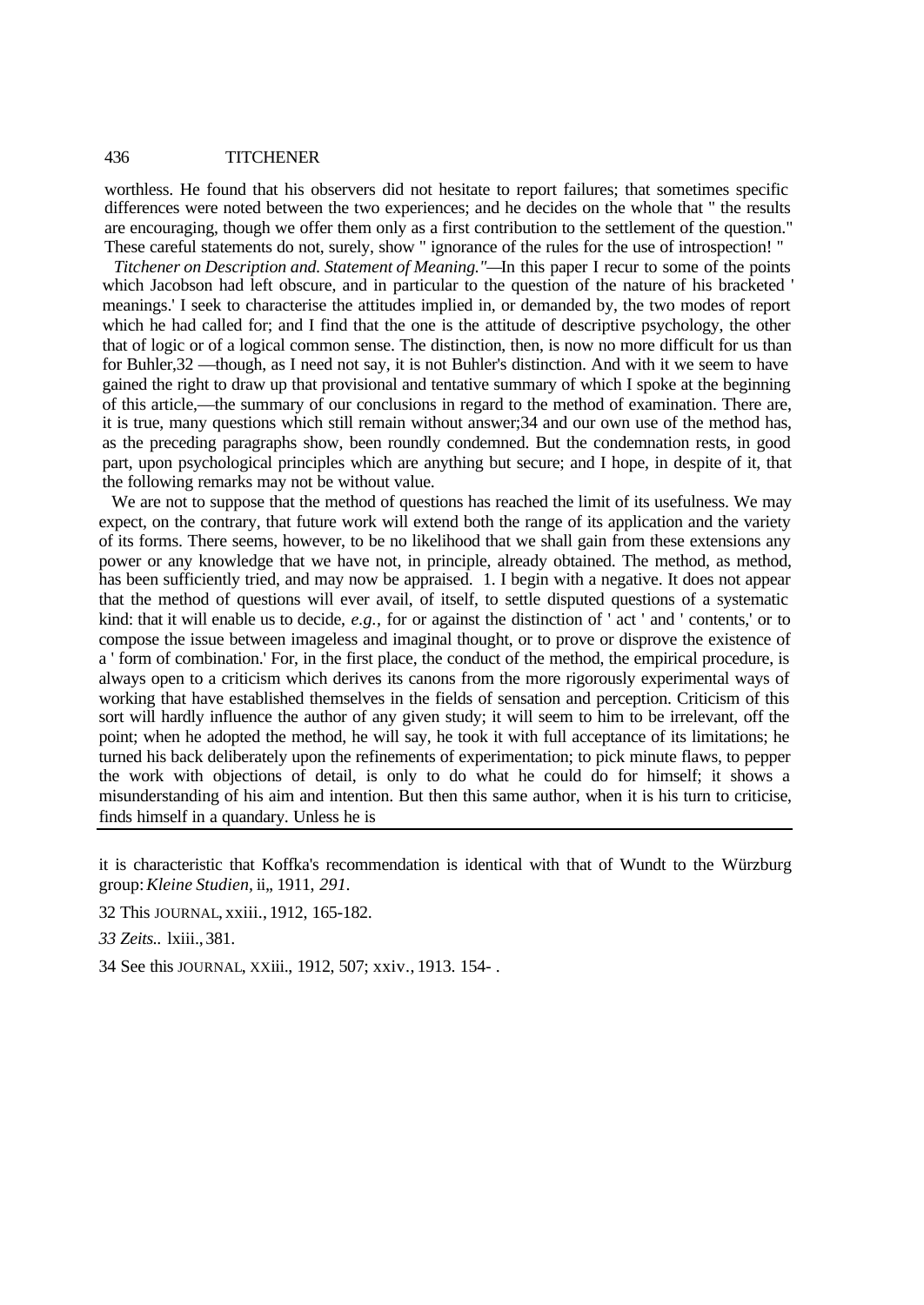to confine himself to a discussion of principles, he too must come down to detail, and there his opponent will meet him with his own retort And so the critical volleys are fired, back and forth, and neither side will acknowledge a hit The spectator no doubt, will form a positive opinion, yet it may be questioned whether this opinion is induced directly and solely from the results of criticism We have, in a word, a gross and loose method which is attacked or defended with all the art and skill that an experimental methodology can provide, and we cannot hope, under these conditions, to settle the kind of question that was raised at the beginning of this paragraph But, in the second place, the results of the method—since, as I have said, results are a function of method—must themselves be gross and loose capable of various interpretation So an introspective report that is published in support of a certain thesis may be seized upon by a psychologist of different persuasion, and interpreted in a radically different sense, or the charge of ' arbitrary selection ' may be laid against the presentation of results, as the charge of ' bias' or ' prepossession ' may be laid against the conduct of the method For these defects I see no promise of remedy in the method itself, and in so far my experience has brought me into agreement with Wundt

. II I believe, nevertheless, that the method is of value I can better show wherein this value consists however, after I have characterised the method which I think will replace the method of questions as an accredited procedure in experimental psychology Wundt, as is well known, would base a psychology of the ' higher ' processes upon a study of mental ' products,'—so that the psychology of thought would emerge, *e g,* from a psychological study of language 35 a direct experimental modification of these processes is for him impossible, and their direct observation is of necessity inexact But while one will hardly find an experimentalist who denies the importance of *Volkerpsychologte,* one will hardly find one, either who accepts Wundt's division of the science And the method which we must look to, if we are to transcend this division, is—it seems to me— a method of the type of Ach's ' systematic experimental introspection ' a method, that is, which secures description under experimental conditions so strictly controllable that we may hope, by manifold repetition, to attain accuracy of report36. We cannot, in other words, dispense in the study of the higher processes, with the experimental aids which have helped us to an understanding of the lower Ach's method however—in the particular form that he gave it,— has been severely criticised by G E Müller 37 It is dangerous Müller

35 See *eg, Phystol Psychol,* in, 1911, 554 36 N Ach, *Ueber die Willenstatigkeit und das Denken,* 1905, *Ueber den Willensakt und das Temperament,* 1910 I say purposely " a method *of the type of* Ach's " The attempt to work out, in detail, the grounds of this qualification and the nature of the method contemplated would lead me too far afield, and would perhaps in any case be premature It is plain, however that very many experimental procedures over and above those employed by Ach, may be incorporated into the method I suggest also that, in the sphere of the higher processes direct may be supplemented by indirect modes of approach.

37 *Zur Analyse der Gedachtnistatigkeit und des Vorstellungsverlaufes,* 1, 1911, 137-143 I have discussed this criticism, from another point of view, in this JOURNAL, xxiii, 1912, 503 f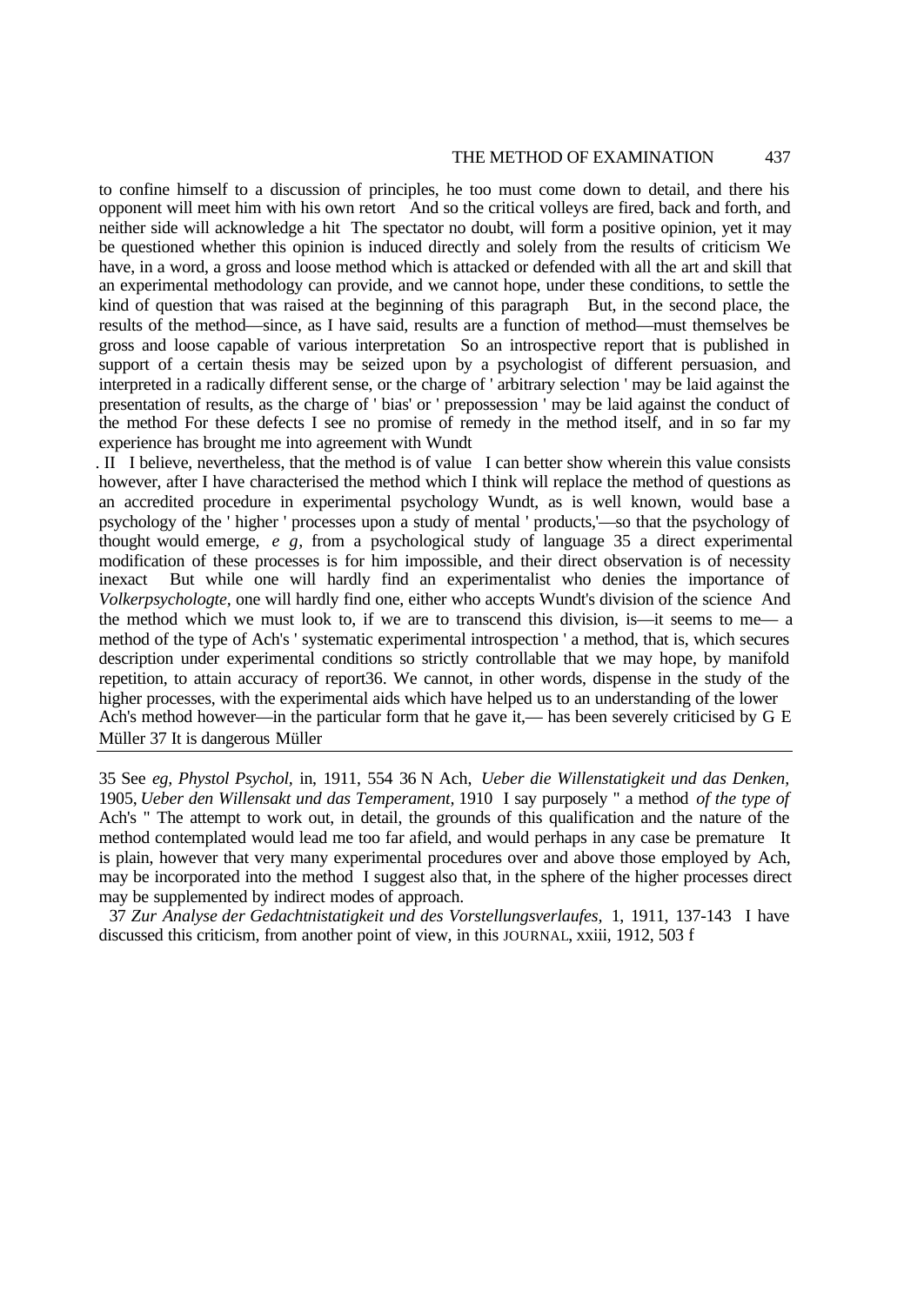remarks, for several reasons, to have free recourse to question and answer, aside from the fact that questioning unduly prolongs the report and thus puts too great a strain upon the memory of the observer. It is out of the question that the introspective report of a fairly complicated consciousness should be even approximately complete. The perseverative tendencies, on which Ach relies, are selective and at times misleading; and we have no proof that they are strengthened by the intent to observe. Finally, it is dangerous to suggest to the observer that the contents of the after-period are, as perseverative, identical with those of the experimental consciousness ; we know of cases to the contrary; and the observer should therefore be instructed to report only such experiences as he remembers, with assurance, to have occurred during the experiment.

It is, now, a little disquieting to find that Muller's criticisms bear upon the ' systematic introspection ' and not upon the ' experimental ' of Ach's method; we seem to be back again in the fruitless discussions of the method of questions. But let us see! There is no physical compulsion to ask questions; the experimenter may rely upon the repetition, under identical or under modified conditions, of the task set to the observer. Or if, from lack of time or from the appearance of carelessness or of stereotyped reaction in the observer, questions seem to be indicated, then the reports that are obtained (and later reports that are possibly influenced) by questioning may be treated by themselves, and may be compared with the spontaneous reports of the same and of other observers.38 Again, the require- ment of a complete report may be so phrased that the observer understands it, simply, as the demand for a non-selective report; he is to give an account of everything that he can remember, and not to pick out the items that he himself thinks important. The idea that the contents of the after-period are necessarily the same as those of the experimental consciousness may be corrected, as Müller points out, by suitable instruction. On these three points, then, it seems possible to offer a straightforward reply to the critic, and to safeguard the method. The essential thing is, after all, that the method permits and prescribes a truly experimental control of conditions. The advantage is twofold. First, the repeating of the observation, and the varying of its conditions, allow us to test report by report; the method becomes, in a very real way, selfcritical:39 and, secondly, the standardising of conditions fulfills one of the chief requirements of a good method, that the observations may be exactly repeated by other investigators.

But I have said nothing of the perseverative tendencies, the foundation upon which Ach builds. Here we have, in fact, a disputed issue of systematic psychology; and here Ach's method, at any rate

38 *Cf.* my remarks, *of), cit.,* 505 f., and the references given 503 f. It is noteworthy that E. Westphal, who employed Ach's method (Ueber Haupt- und Nebenaufgaben bei Reaktionsversuchen, *Arch. f. d. ges. Psych.,* xxi., 1911. 432), was careful to phrase his instructions in such a way that " the observers were held down to a report solely of what had, with certainty, been actually experienced" (434).

39 Westphal's use of the 'synthetic method' *op. cit.,* 359 ff*,* 397 f.*)* is a case in point. After reading certain things *out of* the reports (analytical method), Westphal proceeds to read these same things *into* the instructions of a new experimental series (synthetic method). The reports thus become, in so far, their own test.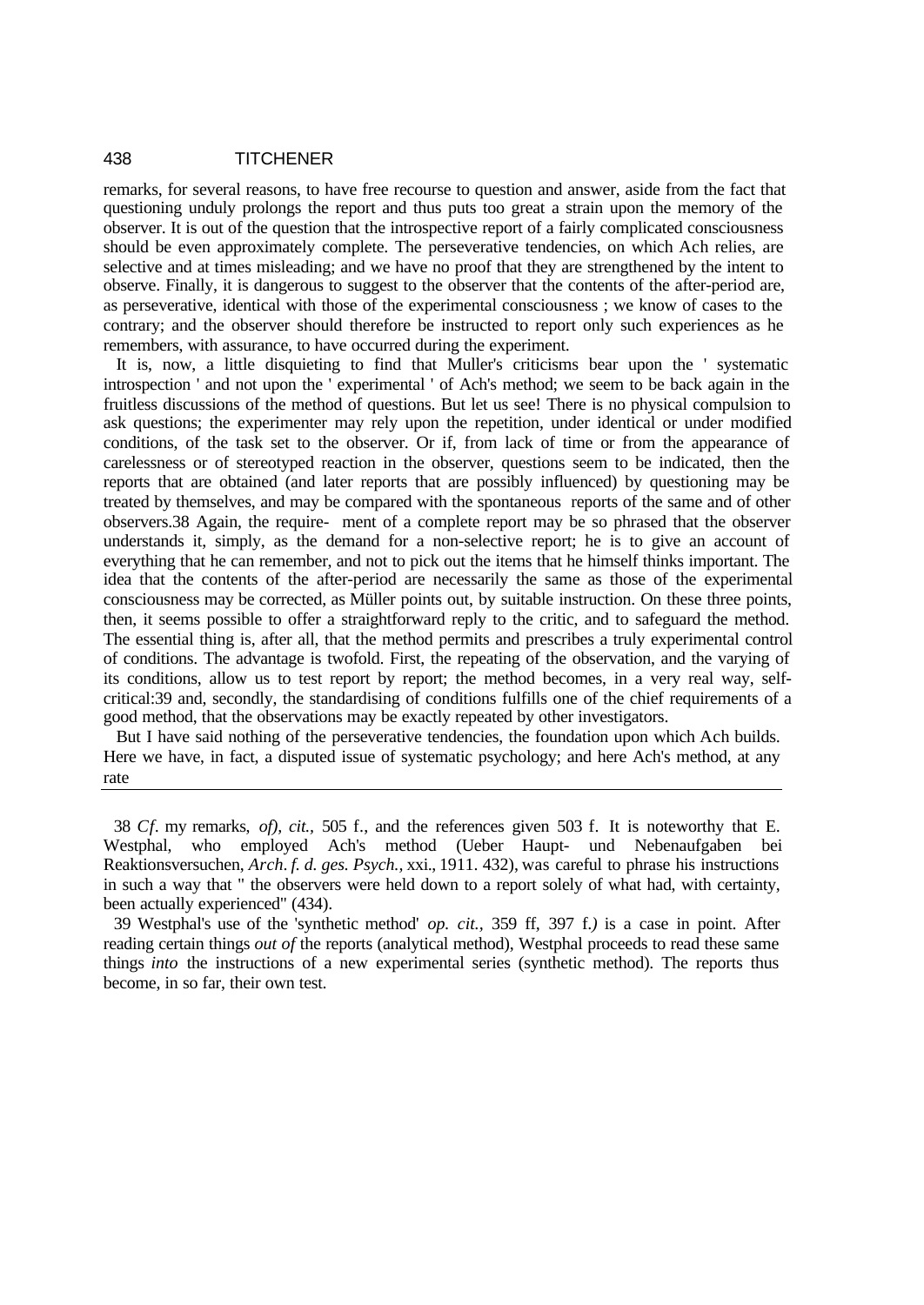in its present form, is plainly inadequate. It may be said, however, that the acceptance of perseveration, as a principle of explanation, is not essential to the use of the method, and that the study of perseveration, as a general term for certain observed phenomena, can be carried on in experiments of less complexity. While, then, it is regrettable that Ach, in the statement of his method, has laid stress upon perseveration,—since by so doing he has exposed himself to criticism which the method does not enable him to meet,—still the method itself does not stand or fall with his personal interpretation, and the rightness or wrongness of this personal view can be determined ' out of court' by other methods. Muller's criticisms do not affect the core of the method, which is, once more, the securing of description under rigorously experimental conditions.

III. I think, then, that the method which is to supplant the method of questions will be of the type of Ach's ' systematic experimental introspection.' And now I return to the method of questions itself.

In his reply to the objections urged by Wundt against the method of examination, Buhler remarks that his first paper was meant to furnish " a preliminary orientation in regard to certain fundamental questions of the psychology of thought.40 This statement, literally taken, points out the chief use of the method: it enables us to make a first survey, to get our general bearings, in new fields of work. For many years, *e.g.,* experimental psychology looked a little nervously upon such things as doubt, wish, belief, desire, the formations that we now know as ' conscious attitudes;' and the method of examination has brought us face to face with these experiences, and has shown us where the problems lie, even if it has failed to furnish us with a satisfactory analysis. Ach is therefore right in ascribing an heuristic value to the method.41 It will always be of service where new ground has to be broken, and where the formations are so complex that an immediate recourse to experiment, in the strict sense, is forbidden.

That is. undoubtedly, the chief value of the method; there are, however, other ways in which it may be useful. Thus. we have seen that it is eminently provocative; it is potent to call forth criticism and counter-criticism; if it does not settle questions, at least it cannot avoid raising them. Hence, as the method itself shows where problems lie, so does the criticism which it evokes help toward the formulation of the problems, and show what pitfalls are to be avoided, what precautions taken, when the problems are approached in a properly experimental way. Criticism, I said above, has in general been sharpened to a point too fine for the method and results against which it was directed; within the boundaries of the method, therefore, it has been ineffective and unconvincing; but this same keenness and delicacy will prove of value when the investigator is passing from the method of examination to the other and more refined method of systematic experimental introspection. It is true,

40 K. Buhler, Antwort auf die von W. Wundt erhobenen Einwände gegen die Methode der Selbstbeobachtung an experimentell erzeugten Erlebnissen, *Arch. f. d. ges. Psych.,* xii., 1908, 103.

41 N. Ach, *Willensakt und Temperament,* 1910, 16 f. It should be noted that Wundt admits the usefulness of the ' experiment without instruments ' in cases where the problems are very simple or where but little work has already been done upon them: *Kleine Schriften,* ii., 1911, 274.